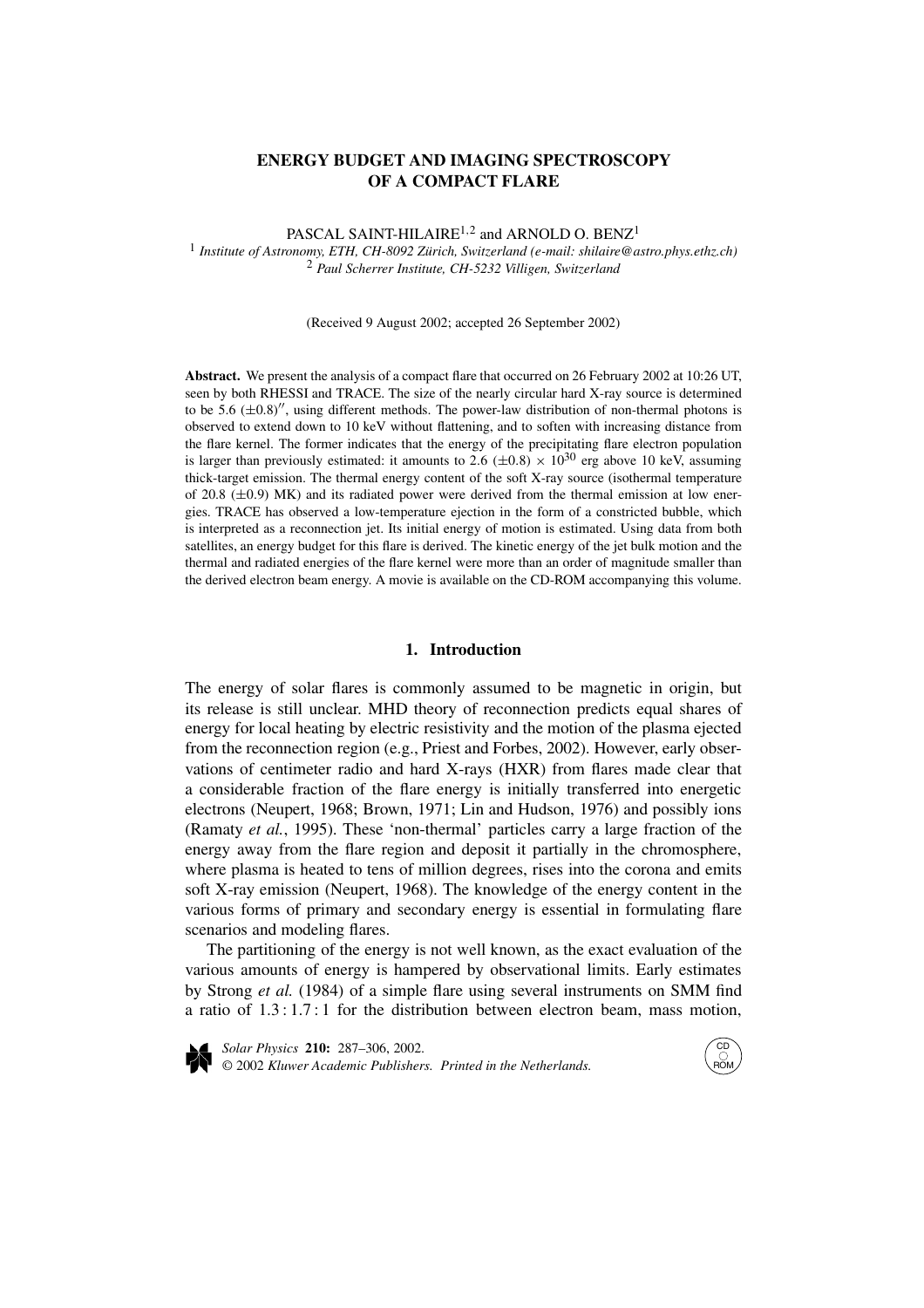and thermal energies, where the mass motions were measured in a Ca XIX line and may include also evaporative motions. It may be partially a secondary form of energy, derived from the kinetic energy of energetic particles. De Jager *et al.* (1989) have compared beam and thermal energies of 19 flares with similar results. Observations indicative of reconnection jets have been reported in the literature (e.g., Shibata *et al.*, 1994; Pohjolainen *et al.*, 2001; Zhang, Wang, and Liu, 2000). The identification as a reconnection jet in the corona was often based on the motion of dense material. As the process of reconnection is not predicted to substantially increase the density, these observations suggest that reconnection took place in a high-density region. This may not necessarily be the case in all flares. The heating of reconnection jets is not understood. Although the plasma heated by resistivity is ejected, the jets also contain plasma at preflare temperature in the MHD scenario. Innes *et al.* (1997) have reported reconnection jets in the quiet Sun having a temperature of a few  $10^5$  K. On the other hand, stochastic electron acceleration by transit-time-damping of low-frequency waves is currently the most preferred mechanism (Miller *et al.*, 1997). It is expected to take place preferentially in the turbulent plasma of reconnection jets and may also heat them.

With the new generation of solar instruments in EUV lines, soft and hard Xrays, a more accurate determination of energies becomes feasible. Of particular relevance is the Reuven Ramaty High-Energy Solar Spectroscopic Imager (RHESSI) launched on 5 February 2002 (Lin *et al.*, 2002). RHESSI's germanium detectors, flown in space for the first time, register photons in the energy range from 3 keV to 17 MeV with 1 keV resolution at low energies (Smith, 2002). For the first time it is possible to explore the low-energy limit of non-thermal electrons, where most of the beam's energy resides. Nine absorbing grids modulating by satellite rotation provide the basis for imaging. The new method allows reconstructing the image of a flare anywhere on the visible disc of the Sun with a resolution of about  $2<sup>''</sup>$ at low energies (Hurford *et al.*, 2002). Thus, RHESSI's spatial resolution also allows determining the size of the high-temperature thermal flare plasma, necessary to estimate its energy content. Furthermore, RHESSI can model the thermal plasma by fitting the low-energy spectrum and determine its temperature and emission measure. The spatial resolution of an instrument like TRACE (Handy *et al.*, 1999) allows measuring the motion of coronal plasma at relatively low temperature predicted by MHD models for parts of the reconnection jets.

In this paper, we use the new capabilities for the first time to estimate the various flare energies in a well-observed, simple flare. The observations and some relevant analyses are presented in Sections 2–6, and in Section 7 the energies are evaluated and compared. A movie is available on the CD-ROM accompanying this volume.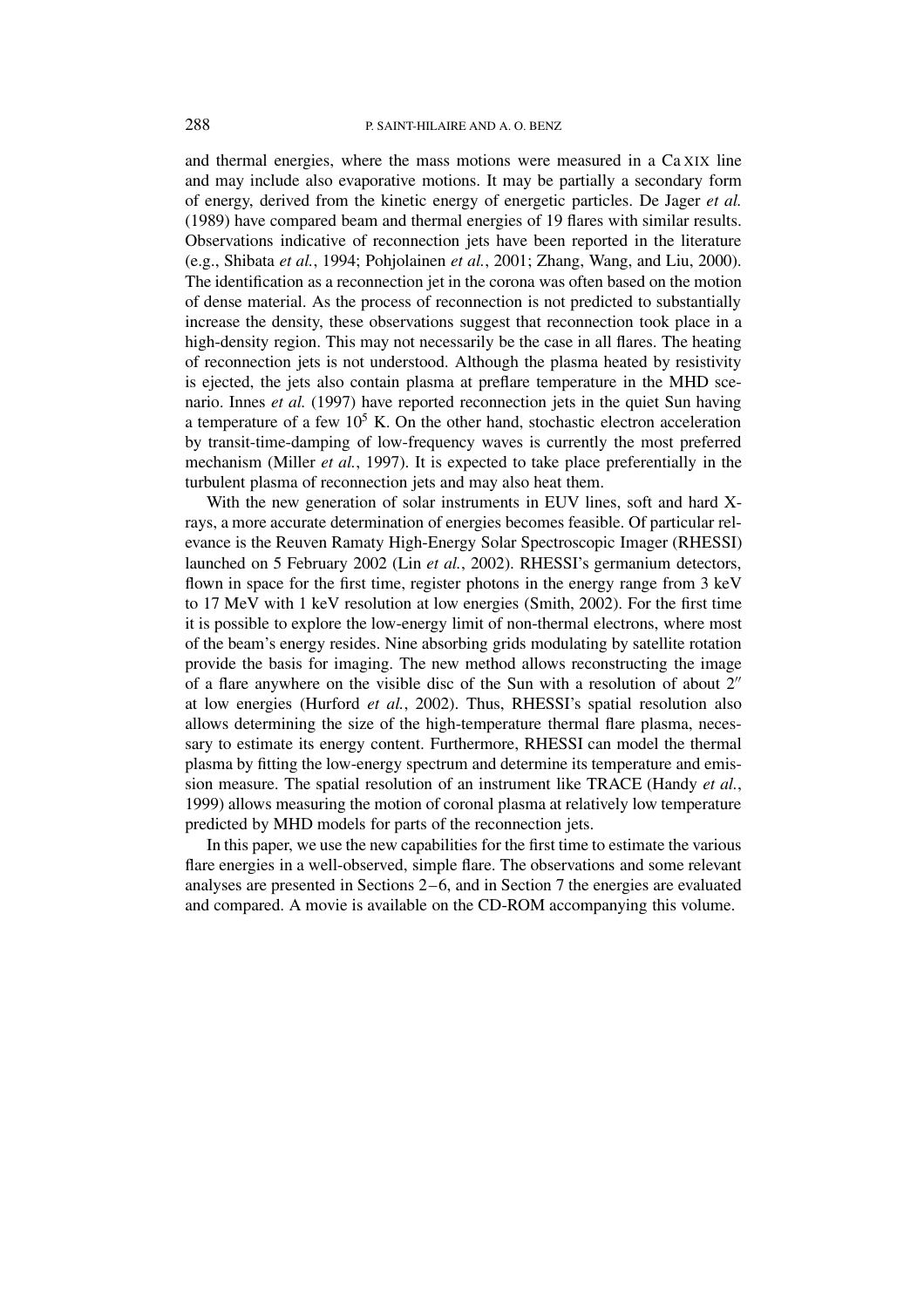

*Figure 1.* Lightcurves of RHESSI observations in uncalibrated counts per 4.35 s rotation period. All RHESSI front detector segments were used.

#### **2. Lightcurves and Other Generalities**

A flare occurred near the western limb of the Sun on 26 February 2002, and was observed by both RHESSI and TRACE. NOAA/GOES reported it as a C9.7 class flare.

Figure 1 shows that this event, while not the most powerful of flares, did have a non-negligible flux of high-energy photons (i.e., higher than 100 keV): enough to allow images to be reconstructed (Figure 3). The *Phoenix-2* radio spectrometer (Messmer, Benz, and Monstein, 1999) saw gyrosynchroton radiation during the high-energy part of the HXR emission (Figure 2), but very little decimetric emission. It consisted of three reverse drifting type III bursts between 1.2–2.0 GHz and a regular type III burst (620–800 MHz) with possible narrowband spikes at 850 MHz. All these faint coherent emissions (not visible in the overview of Figure 2) occurred after the HXR peak.

RHESSI's attenuator state was '1' (thin in, thick out) at all times. No decimation occurred, RHESSI was 'in the clear' throughout the event (no SAA or eclipse). The flare took place when RHESSI was at high geomagnetic latitude (43 deg).

As the average count rates per detector (total for all energy bands) was less than 6000 counts s−1, no pile-up in the detector is expected (Smith *et al.*, 2002). No data gaps were recorded, aside from the fact that detector 2 was turned off at the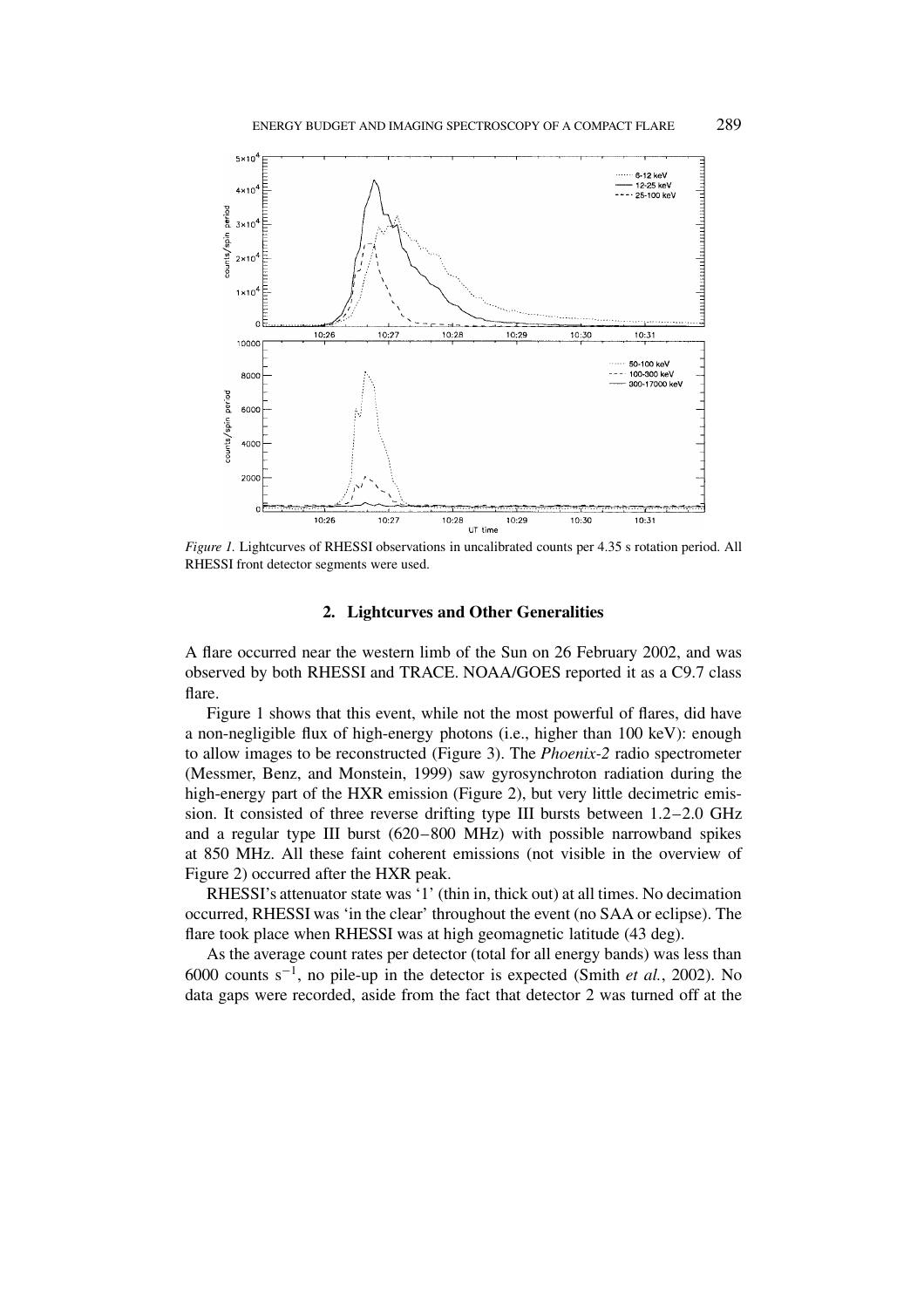

*Figure 2. Phoenix-2* radio (*top*) and RHESSI (*bottom*) spectrograms of the event. Both are background-subtracted.

time of the flare, and the presence of the usual dropouts. Dropouts are short data gaps  $(\leq 1 \text{ s})$  that occur randomly in every RHESSI detector, and are most likely the result of cosmic ray hits that momentarily saturate the detector electronics (Smith, 2002) – the imaging reconstruction software deals with those by ignoring them, i.e., during those times, no weighted modulation pattern contribution is added to the back-projected map.

## **3. Source Size**

Figure 3 shows the flare at different times and energies. As the flux diminishes with higher energy, the brightness of the images has been adjusted. It can be seen that its spatial shape is nearly circular and remains practically constant during the HXR emission (special care has been taken to ensure that the *same* aspect solution was used for all the images). The deviation from circular at 100–300 keV is not to be considered statistically significant.

Figure 4 is a close up of the flare, as seen by RHESSI. It is the result of careful elimination of unbeneficial collimators and detectors. The first panel of Figure 5 shows that subcollimator 1 would not have contributed in a useful manner to the overall image: a pattern of minima and maxima of size and spacing comparable to that subcollimators's FWHM. Taking a longer accumulation time, i.e., the whole time interval when HXR counts were above background and the source spatially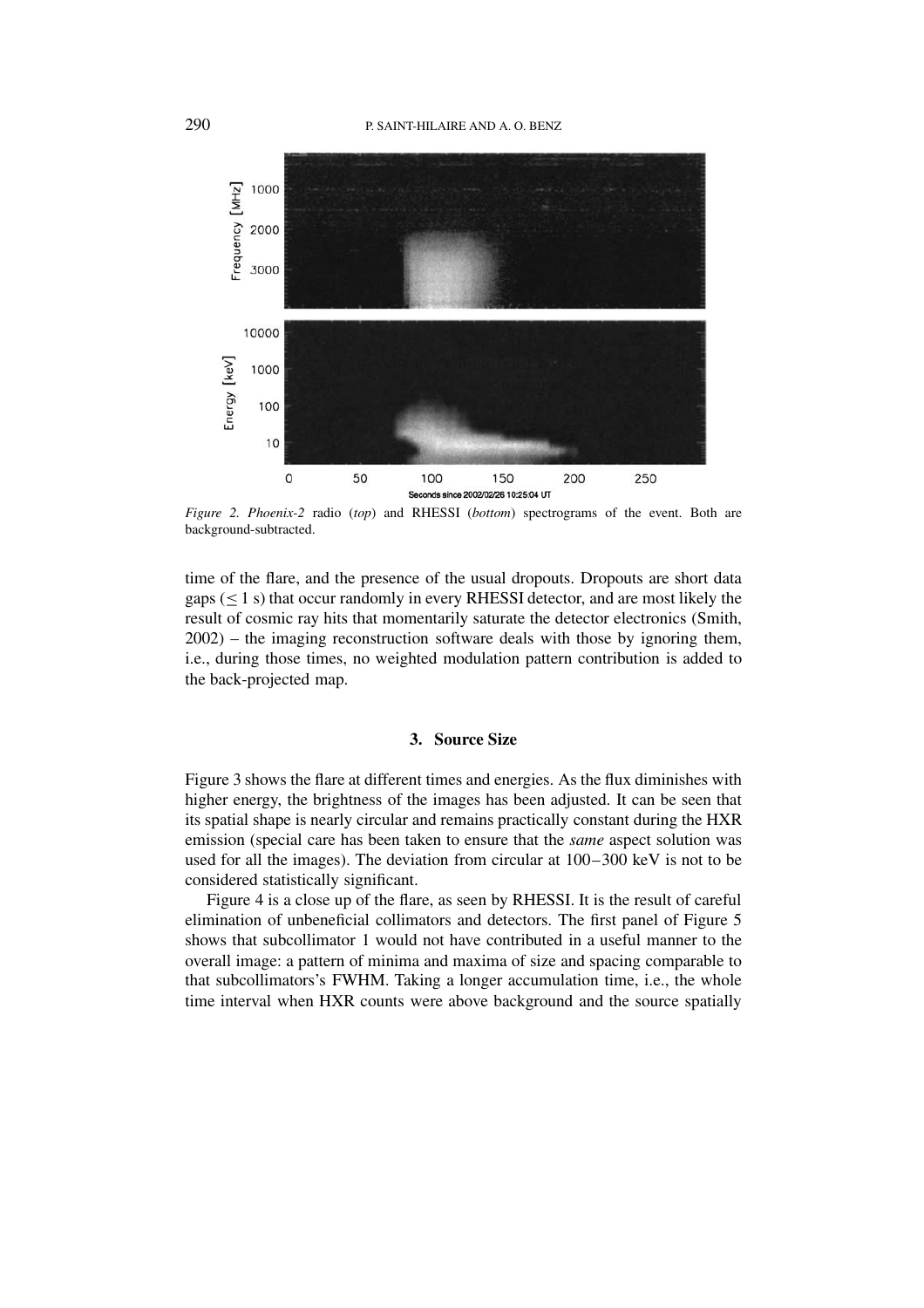



*Figure 3.* Panel of images: time (horizontal) vs. different energy bands (vertical). The *black contour* show the 50% level of the image. The *white line* is the photospheric limb of the Sun. The numbers on each panel refer to the position, in arc sec from Sun center, of the brightest pixel in the image.

stable (10:26:20 to 10:27:10 UT), does not yield a better result, even though the estimated total number of counts above background (∼ 25 000) should have been sufficient. We conclude that subcollimator 1 has over-resolved the source. Detector 2 was unfortunately turned off at that time. Detector 9 (FWHM of 186") was also removed, as its low resolution does not add any new features to the image. Hence, our imaging capabilities are limited by subcollimator 3, which has a FWHM point spread function of  $\sim$  6.9".

Table I lists the results of several methods used to determine the source size. The 'modulation amplitude' method will be described in this section, whereas the 'imaging spectroscopy' method will be described in Section 4. A source imaged with RHESSI appears larger than its true size  $\sigma_s$ , the standard deviation of an equivalent gaussian. The observed source size  $\sigma_{obs}$  results from convolution with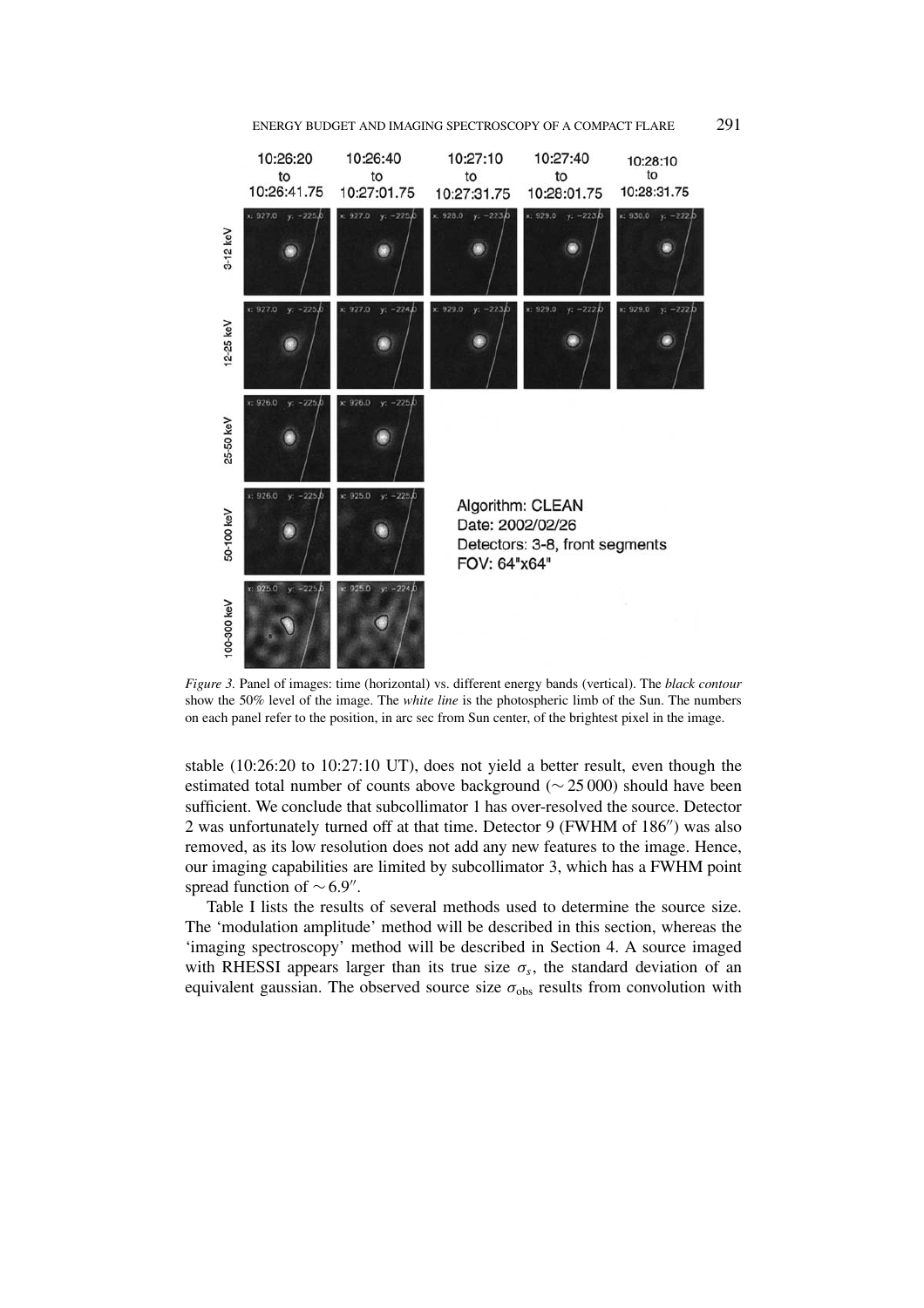#### 292 P. SAINT-HILAIRE AND A. O. BENZ



*Figure 4.* RHESSI CLEANed image made at peak 12–25 keV flux time (10:26:43 to 10:26:56 UT).

the point spread function  $\sigma_{\text{psf}}$  of the instrument, where  $\sigma_s = \sqrt{\sigma_{\text{obs}}^2 - \sigma_{\text{psf}}^2}$ , assuming that both source and point spread function have gaussian shapes.

The FWHM of the source was determined from the 50% contour of its image reconstructed by back projection, CLEAN and Maximum Entropy Method (standard RHESSI software)<sup>1</sup>. The FWHM of the point spread function of RHESSI collimators 3–8 was measured the same way. Back projection and CLEAN yield results that agree within error bars. The larger result obtained with forward fit might be due to the presence of an important halo for this flare (Schmahl and Hurford, 2002). The very small FWHM obtained by MEM-Sato may be caused by what has been dubbed 'super-resolution', and is not to be trusted.

Image reconstructions (with both back projection and CLEAN) using the RHESSI simulation tools has been done for different gaussian source sizes. For a true source size of  $\sim 6$ ", the apparent source size resulting from the simulated map agrees well with that of the observed map, and is close to the value found

<sup>1</sup>http://hesperia.gsfc.nasa.gov/rhessidatacenter/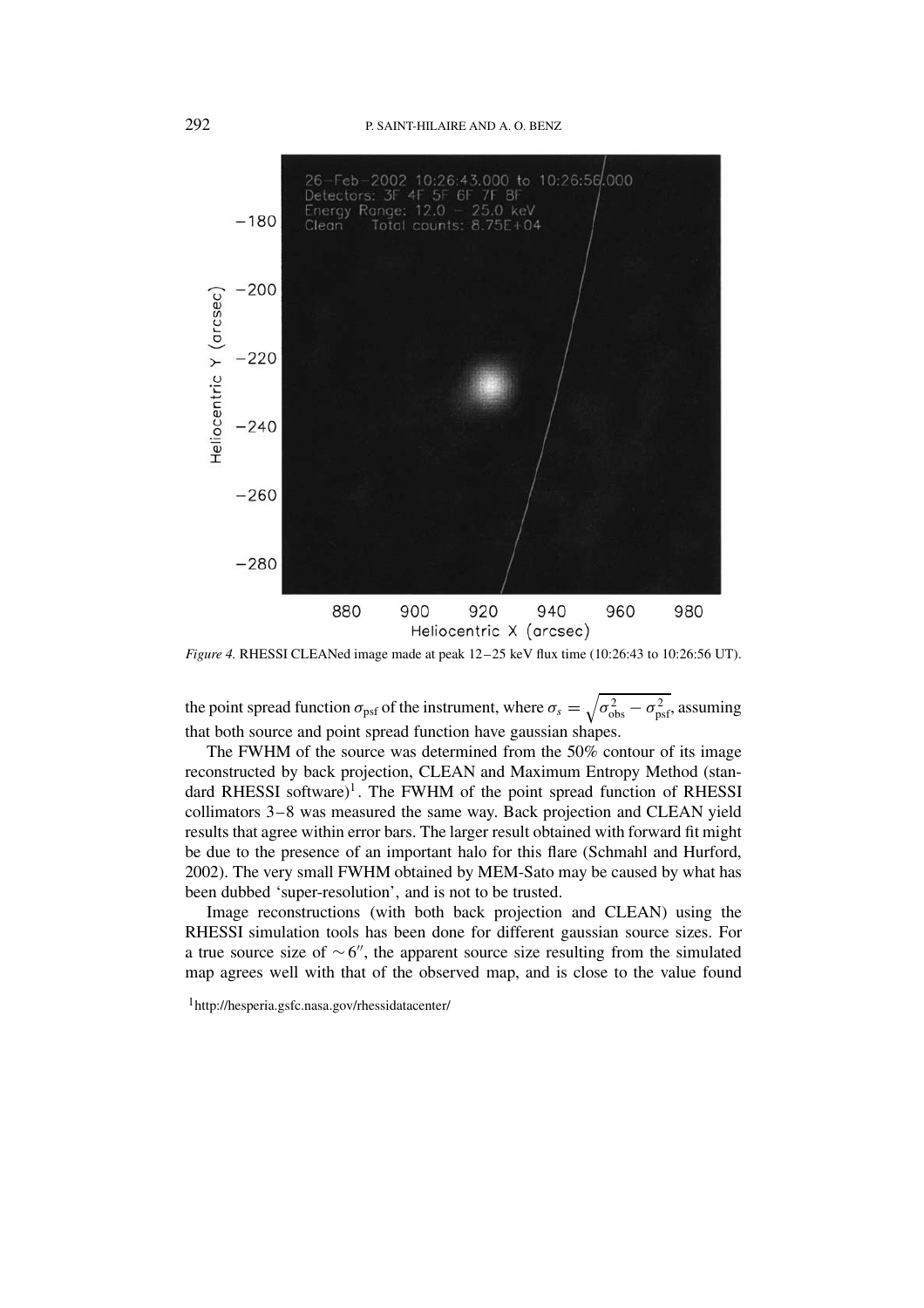

*Figure 5.* Back-projected images for each subcollimator (1 to 9), other parameters are the same as for Figure 4. The field of view and the pixel size are adjusted to the resolution of each subcollimator, such that the spatial sampling is twice the resolution.

#### TABLE I

Size of non-thermal HXR source (12–25 keV), derived by different methods. The error of the convolved size from RHESSI maps indicate the total range.

| Method                      | Convolved FWHM   | Deconvolved or<br>true FWHM |
|-----------------------------|------------------|-----------------------------|
| FWHM of maps:               |                  |                             |
| 'Back proj.' using $SC$ 3–8 | $10.5 \pm 0.7''$ | $5.4 \pm 1.4''$             |
| CLEAN using $SC$ 3-8        | $10.6 \pm 0.4''$ | $5.6 \pm 0.8''$             |
| MEM Sato, using $SC$ 3-8    | $2.9 + 0.2''$    |                             |
| Forward Fit, using $SC$ 3–8 | 17.0''           |                             |
| Pixon, using $SC$ 3-8       | $5.9 + 0.7''$    |                             |
| Imaging spectroscopy        | $11 \pm 0.5''$   | $6.3 \pm 0.9''$             |
| Modulation amplitude        |                  | $4.7 \pm 1.5''$             |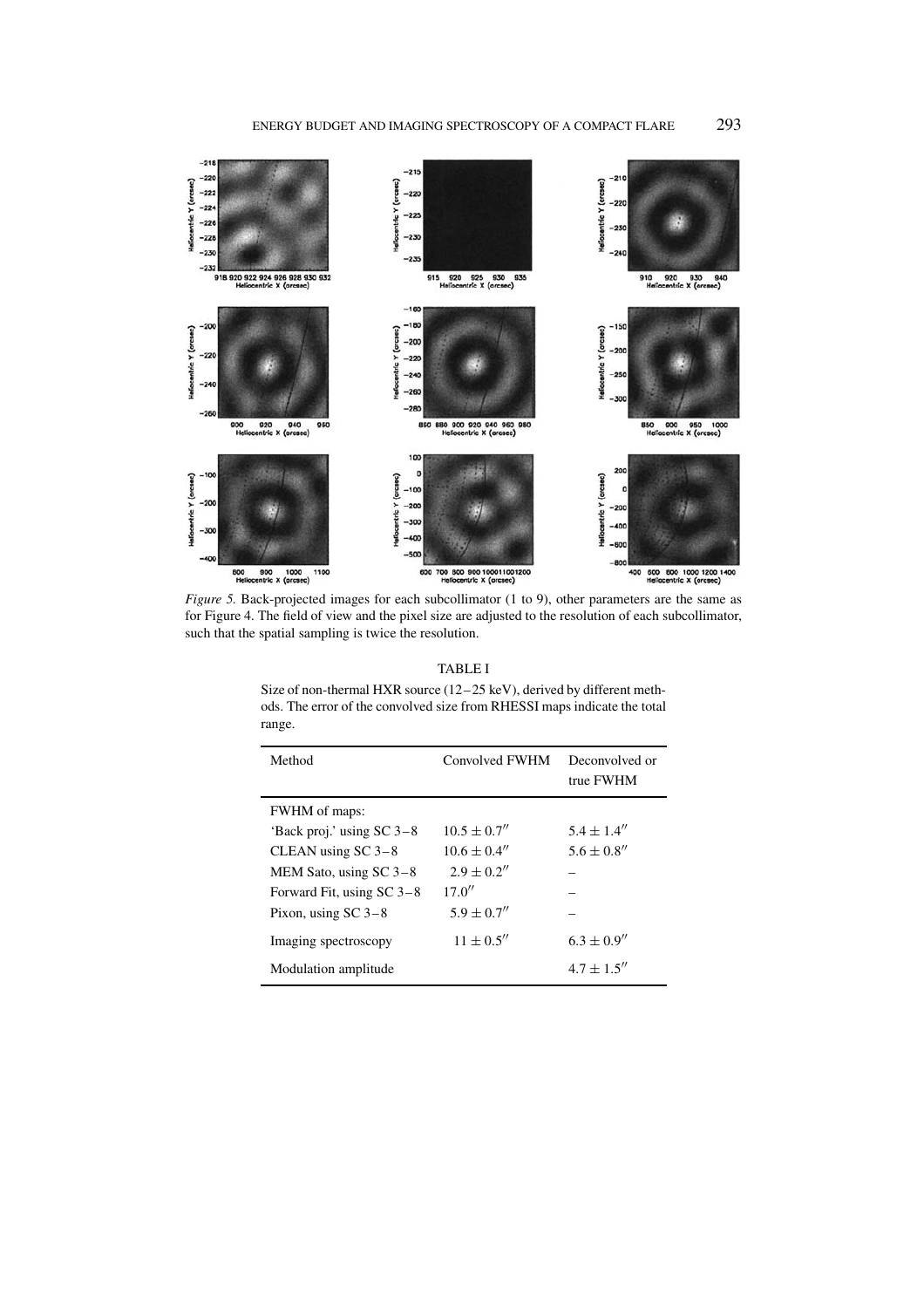

*Figure 6.* Sample of modulation profiles for each subcollimator (1–9: *from top to bottom*) for the time interval used for the image in Figure 4.

in Table I. Another method of determining source size was also attempted using *modulation profiles*.

Figure 6 displays the modulation profiles that were used to produce Figure 4. From those, the *relative modulation amplitudes* (Schmahl and Hurford, 2002) were determined. The relative modulation amplitude *A* is defined as follows:

$$
A = \frac{1}{M} \frac{C_{\text{max}} - C_{\text{min}}}{C_{\text{max}} + C_{\text{min}}} = \frac{1}{M} \frac{C_{\text{max}} - \langle C \rangle}{\langle C \rangle};
$$
\n(1)

 $C_{\text{max}}$  and  $C_{\text{min}}$  are the maximum and minimum counts per time bin in a modulation cycle. *M* is the *maximum modulation amplitude*. It is determined by the angle of incidence on the grid as well as the effective slit/pitch ratio. The software calculates it for each time bin. Schmahl and Hurford (2002) give an analytical formula for *A* in the case of gaussian sources:

$$
A = e^{-0.89 \left(\frac{\Delta \theta_s}{\Delta \theta_{\text{coll}}}\right)^2},\tag{2}
$$

where  $\Delta\theta_s$  is the source's FWHM, and  $\Delta\theta_{\text{coll}}$  is the collimator's FWHM. Thus, the modulation disappears gradually as the source dimension exceeds the collimator resolution.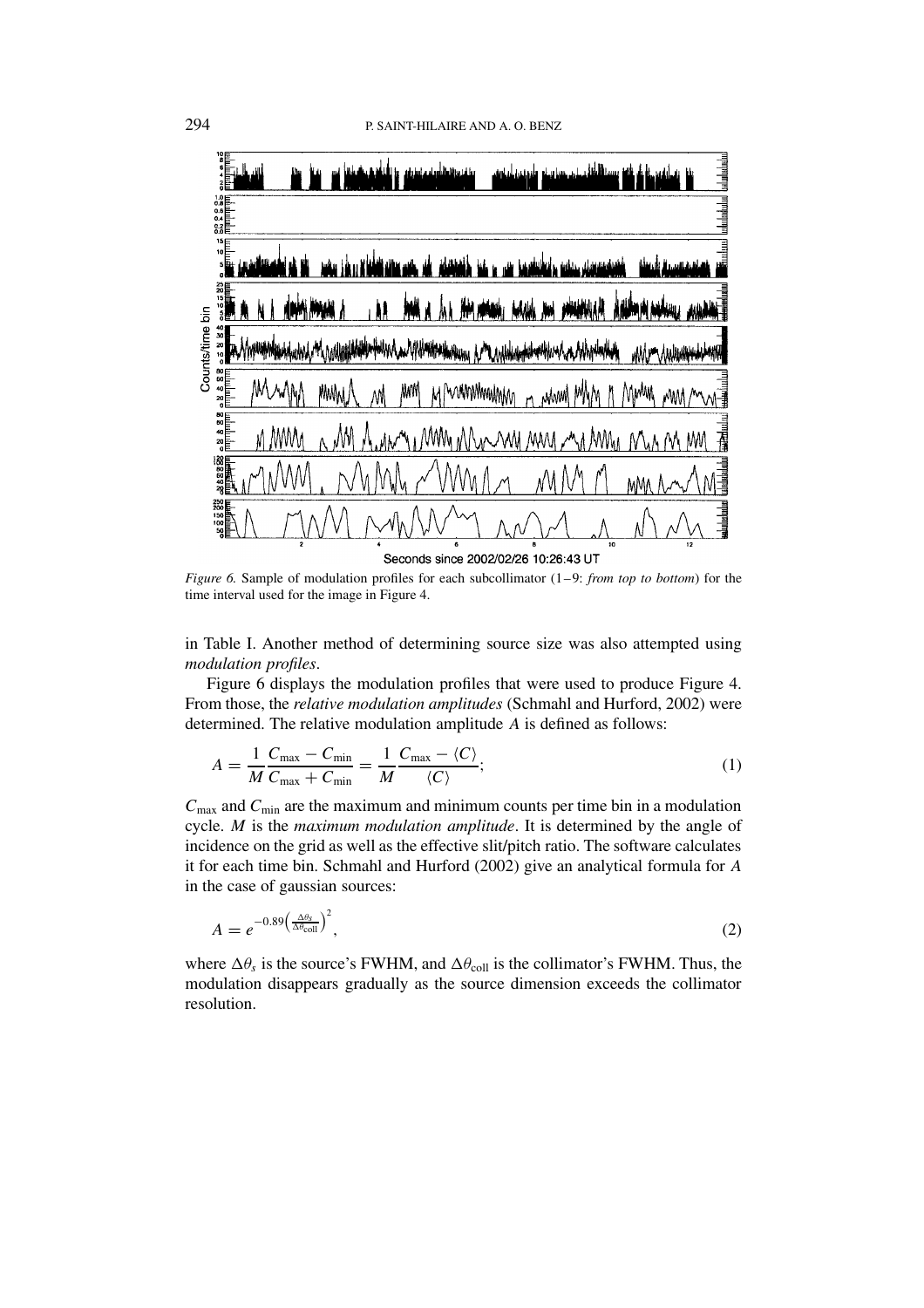

*Figure 7.* Observed relative modulation amplitude vs. subcollimator resolution, from the modulation profiles of Figure 6. The *dotted curves* were computed using Equation (2). The *upper one* for a source size of 3<sup>"</sup> FWHM, the *middle one* for a size of 4.7" FWHM, and the *lower one* for a size of 6″ FWHM.



*Figure 8.* Relative modulation amplitude vs. collimator resolution (FWHM), for a simulated 2-D circular gaussian source of size  $\sigma = 15'' (= 35.3''$  FWHM). The *solid line* links the data points, whereas the *dashed line* was computed using Equation (2).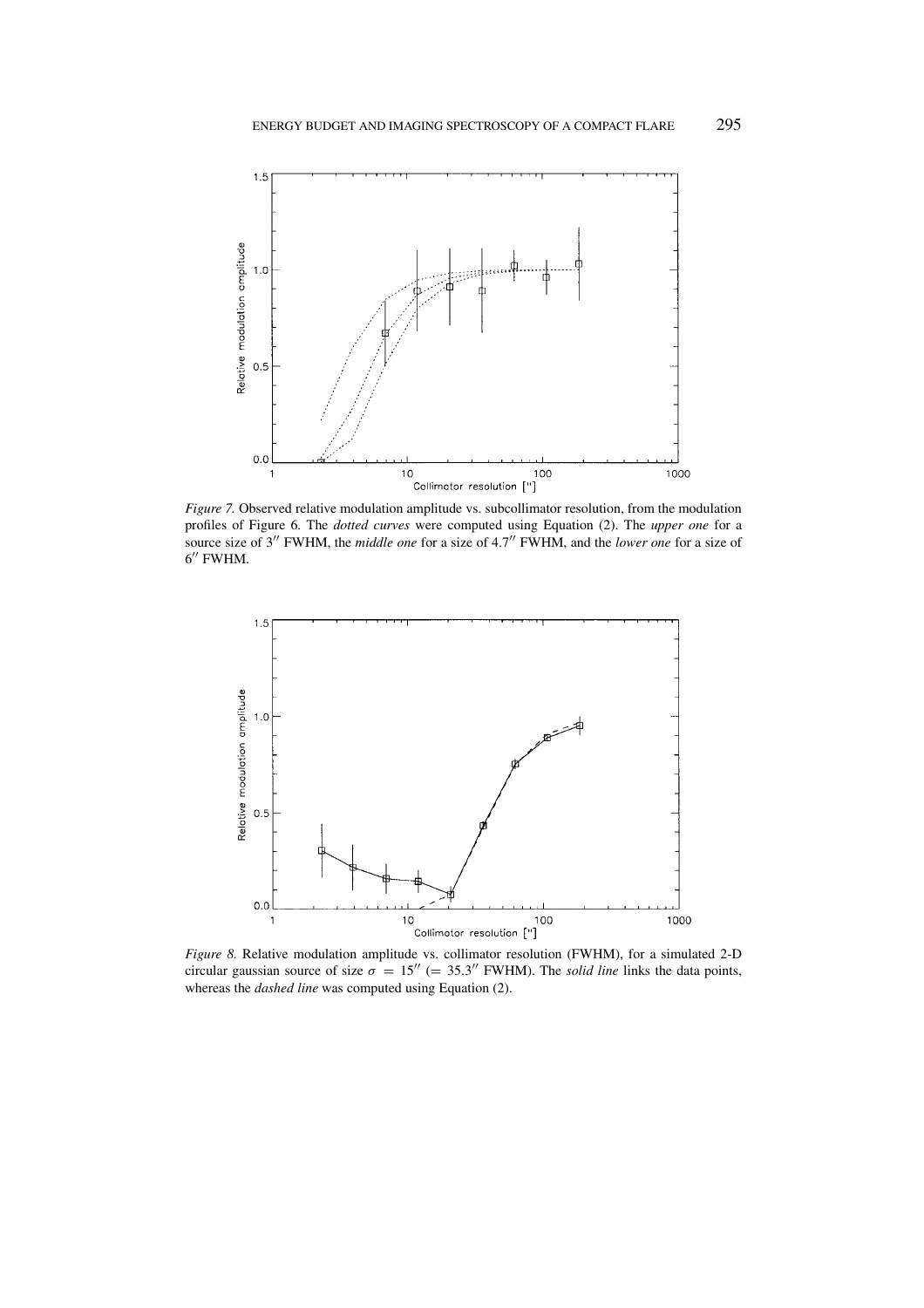*C*max and *C*min were determined manually and averaged over several modulation cycles (from 3 for subcollimator 9 to 60 for subcollimator 3, also yielding a standard deviation) in the modulation profiles (Figure 6). Thus, the contaminating effects of dropouts have been removed. The results are displayed in Figure 7. The relative modulation amplitude was set to zero for the first (finest) subcollimator, where photon fluctuation was clearly dominant. The relative modulation amplitude of subcollimator 2 was ignored, as it is not available. Few modulation cycles without dropouts were available (Figure 6) for subcollimator 9, resulting in a large standard deviation. Otherwise, the error bars increase with decreasing subcollimator coarseness. This is because the size of the time bins that were used also decreased with decreasing subcollimator coarseness, thus increasing the effects of photon counting noise. Comparing the data points with the theoretical curves, a source size of  $4.7 \ (\pm 1.5)$ " is assumed, and will be used in the numerical computations of Section 7.

The method was tested on gaussian sources of different sizes using the RHESSI simulation software tools. The match is almost perfect for regions with low photon fluctuations. Figure 8 is one such plot, made with  $5 \times 10^5$  photons s<sup>-1</sup> detector<sup>-1</sup>, for a source size of  $35.3''$  FWHM, and in the same  $12-25$  keV energy band as used previously. The existence of non-zero relative modulation amplitudes at low collimator resolution is due to photon counting noise, and the manual technique for finding the peaks, which does not make any use of the phase (as a forward fitting method would).

The 4.7  $(\pm 1.5)$ <sup>"</sup> source size derived from the modulation amplitude method is consistent with previous results. As CLEAN yielded the deconvolved result with the smallest error bar, its value of  $5.6 \ (\pm 0.8)$ <sup>"</sup> will be the source size considered for the remainder of this paper.

#### **4. RHESSI Imaging Spectroscopy**

Imaging spectroscopy is limited by photon-counting noise. Hence, we will simply concentrate on doing imaging spectroscopy during the peak HXR flux of the flare. As the images obtained are not fully calibrated through the spectral response matrix (Schwartz *et al.*, 2002), only energies above 10 keV and below 100 keV were considered.

The flare was imaged (using CLEAN) between 10:26:43 and 10:26:56 UT, from 10 to 100 keV (using 1-keV energy bins from 10 to 20 keV, then 5-keV bands), and using detectors  $3, 4, 5, 6$ , and  $8$ . The image was over-sampled by taking  $1''$ pixels. The 26 images thus obtained are not shown here. A 'crosshair' of pixels (10 vertically, 10 horizontally), centered on the flare, was considered. Figures 9 and 10 show results obtained by averaging pixel fluxes at equal distance from the flare's center.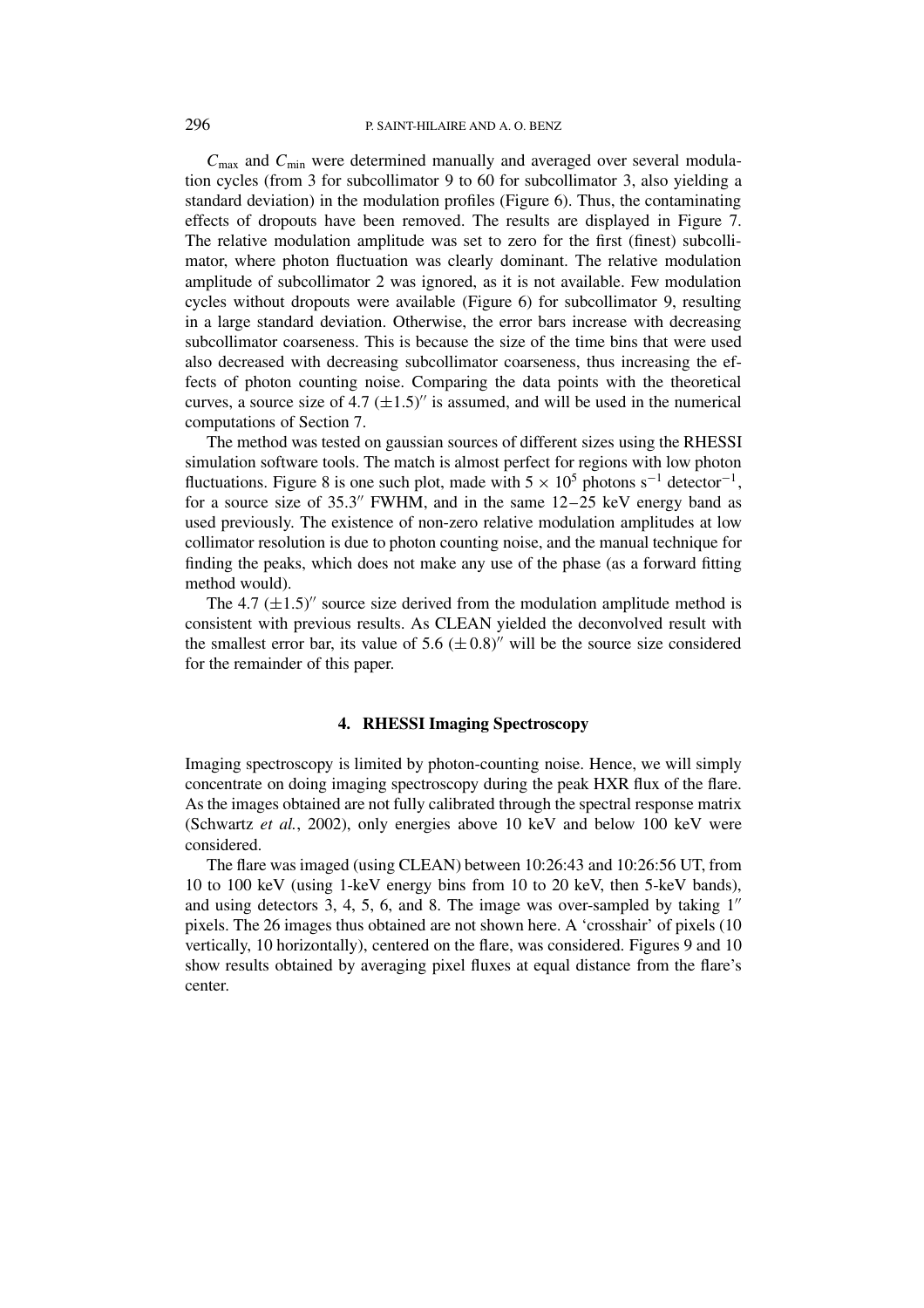

*Figure 9.* Imaging spectroscopy I: spectra at different distances from flare center position at the time of peak HXR flux. Spectra *from top to bottom* were taken at increasing distances, 1<sup>"</sup> increments, starting at  $0''$  for the topmost spectrum. At high energies and large distances, photon fluctuation effects become important.



*Figure 10.* Imaging spectroscopy II: flux vs. distance from flare center position, for different energy bands. The flux in different energy bands (from 10 to 45 keV) are ordered with increasing energy, *from top to bottom*. From 10 to 20 keV, 1-keV bands were used. From 20 to 45 keV, 5-keV bands were used.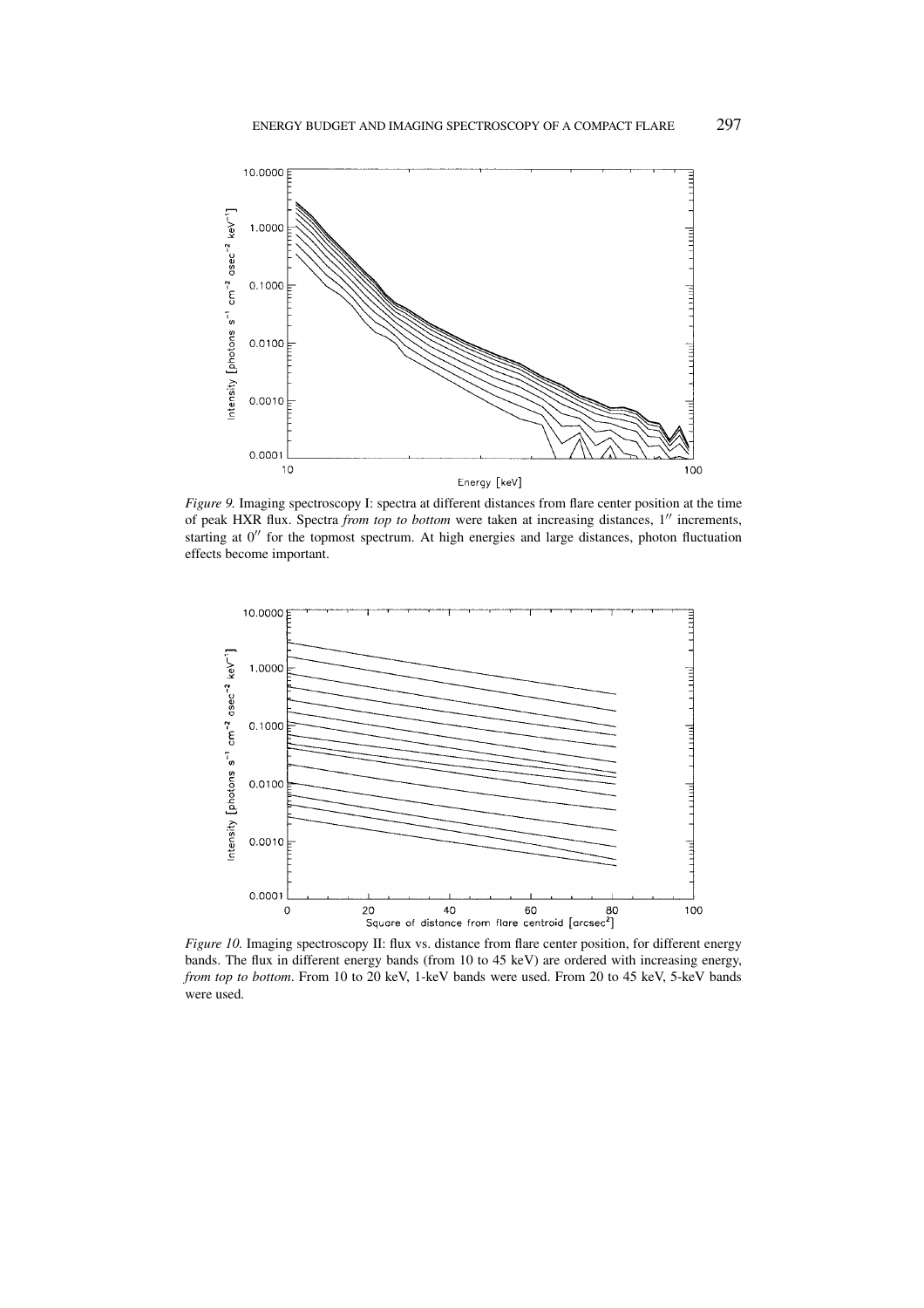Figure 9 shows that the portion of the spectrum above the thermal bremsstrahlung component is close to a power law, with photon spectral indices varying from 3.4  $\pm$  0.2 (flare center, associated with the brightest pixel in the map) to 3.9  $\pm$  0.2 (at  $10''$  from flare center), with the fits made in the  $20-40$  keV energy band.

The hardening of the spectral index towards the center of the flare kernel may be due to a harder electron distribution (more fast electrons) near the center of the flare.

This observation does not support proposed models such as a superposition of thermal distributions (Brown, 1974) mimicking a power law of energy spectral index, e.g.,  $\gamma = 1/2 + 3/\eta$  from a sum of thermally emitting spherical co-centric shells with temperatures  $T(r) = T_0(r_0/r)^{\eta}$ .

The flare had a gaussian shape at all energies (Figure 10). The slope ( $= -1/2\sigma^2$ ) was about  $-0.023 \pm 0.002$ , implying an apparent source sigma of  $4.7(\pm 0.2)^n$ , or FWHM of  $11(\pm 0.5)$ <sup>"</sup>. Note that the apparent source size is again a convolution of the true source size with the point spread function of the imaging instrument.

### **5. Spectral Features**

Figure 11 shows a spatially integrated spectrum accumulated during the peak of the HXR flux. As RHESSI's spectral response below 10 keV is not yet completely known (particularly when a shutter is in, as is the case here), spectral fitting (using the full spectral response matrix) has been done on energies above 10 keV. The data points were fitted using the  $SPEX<sup>2</sup>$  software, with a thermal free-free bremsstrahlung and double broken power-law model.

The thermal bremsstrahlung component of the fit model yields a temperature of  $T = 19.7 \pm 1.0$  MK, and an emission measure of  $EM \approx 0.2 \times 10^{49}$  cm<sup>-3</sup> (accurate to within a factor 2), assuming an isothermal source. The temperature derived from GOES-8 3-second data peaks at 10:26:51 UT at 16.7 MK, with an emission measure of  $0.6 \times 10^{49}$  cm<sup>-3</sup>.

The power-law component had a photon flux at 50 keV of  $1.5 \pm 0.2$  photons  $s^{-1}$  cm<sup>-2</sup> keV<sup>-1</sup>, and a spectral index of 3.0  $\pm$  0.1. This value is not significantly different than the ones derived in the previous section, where a different time interval was used, and where only energies in the 20–40 keV range were considered. A break in the power law is located at  $54\pm 3$  keV. After this break, the photon spectral index is  $3.5 \pm 0.1$ . Breaks are commonly observed (see, e.g., Lin and Schwartz, 1987) and do not significantly influence the energy budget (Section 7).

An emission volume V can be inferred from the size of the source observed with imaging:  $V = (4\pi/3)R^3$ , where *R* is the size of the source. With  $R = 2.8 \ (\pm 0.4)^{\prime\prime}$ , one finds an emitting volume of  $V = 3.5 \times 10^{25}$  cm<sup>-3</sup>, with  $(2.2-5.2) \times 10^{25}$  cm<sup>-3</sup> the range of possible values.

The thermal energy and density can then be calculated, using

2http://hesperia.gsfc.nasa.gov/rhessidatacenter/spectroscopy.html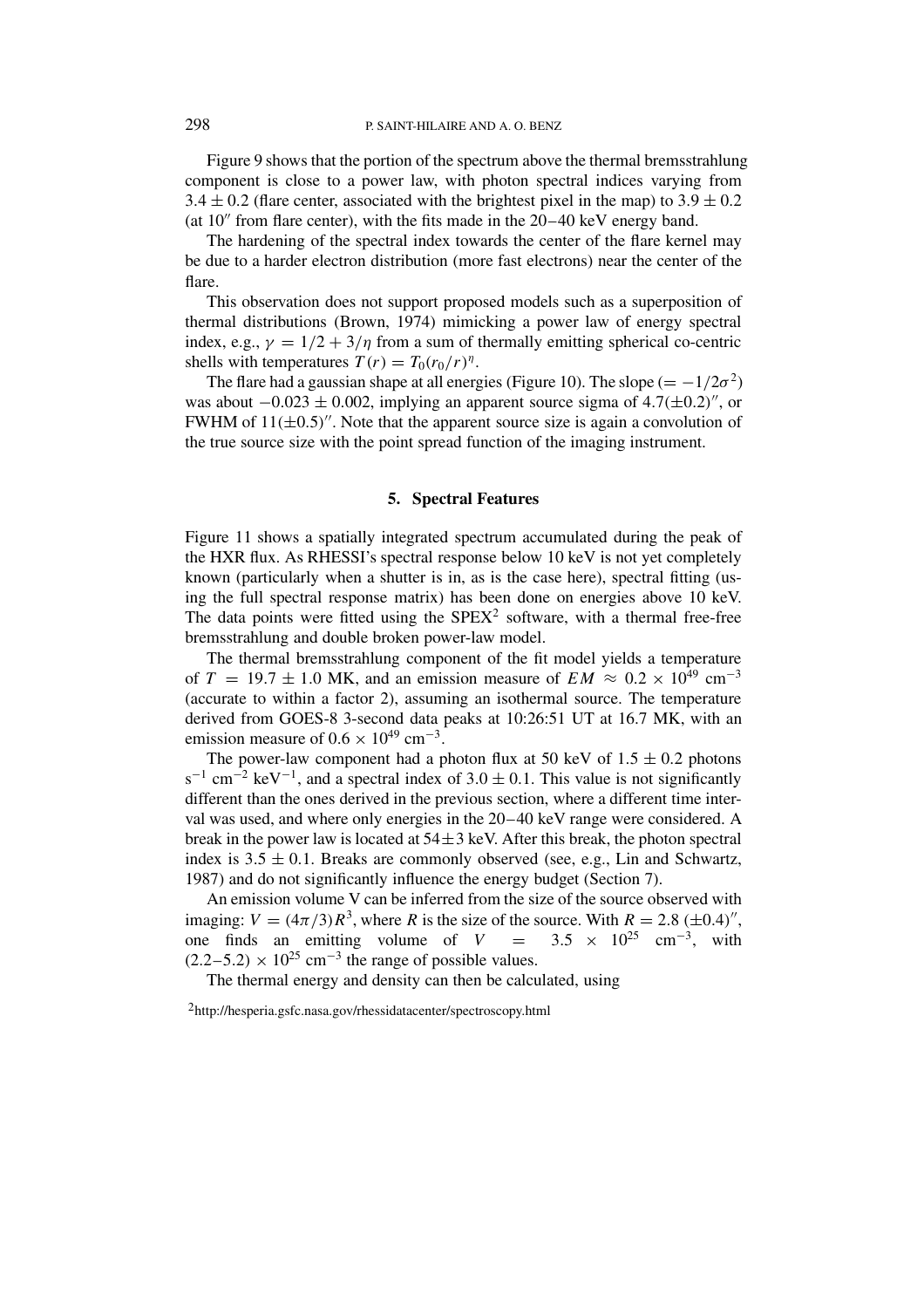

*Figure 11.* Spectrum accumulated from 10:26:05 to 10:27:23 UT, during enhanced HXR *>* 25 keV flux. Only the front segment of detector 4 was used. The '+' symbols are the data points. A fit with a thermal bremsstrahlung and a power law is also drawn (*solid line*).

$$
E_{th} = 3k_B T \sqrt{EMVq},\tag{3}
$$

$$
n_e = \sqrt{\frac{EM}{V}q},\tag{4}
$$

where  $EM$ , the emission measure, and  $T$ , the temperature, are the ones derived above. The filling factor is represented by a fraction *q*. An inhomogeneous medium possesses less thermal energy than a homogeneous one, for the same temperature and emission measure.  $q = 1$  is assumed throughout this paper. Equation (4) yields a density of  $n_e = 2.6 \times 10^{11} \text{ cm}^{-3}$  (range:  $(2.1-3.3) \times 10^{11} \text{ cm}^{-3}$ ), comparable to what is derived from TRACE in Section 7.

For determination of the thermal energy in the flare (Section 7), temperature and emission measure determined at the peak of the soft X-ray (SXR, *<* 12 keV) flux are needed. Spectral fitting done around 10:27:10 UT, accumulated over three RHESSI rotations of 4.35s, yields  $T = 20.8 \pm 0.9$  MK and  $EM = 2.9$  ( $\pm 0.5$ ) × 10<sup>48</sup> cm<sup>-3</sup>.

### **6. TRACE Images with RHESSI Overlays**

Figure 12 shows TRACE images with RHESSI overlays at different energies. The TRACE images had exposure durations of 20–30 s, except for the fourth one (EUV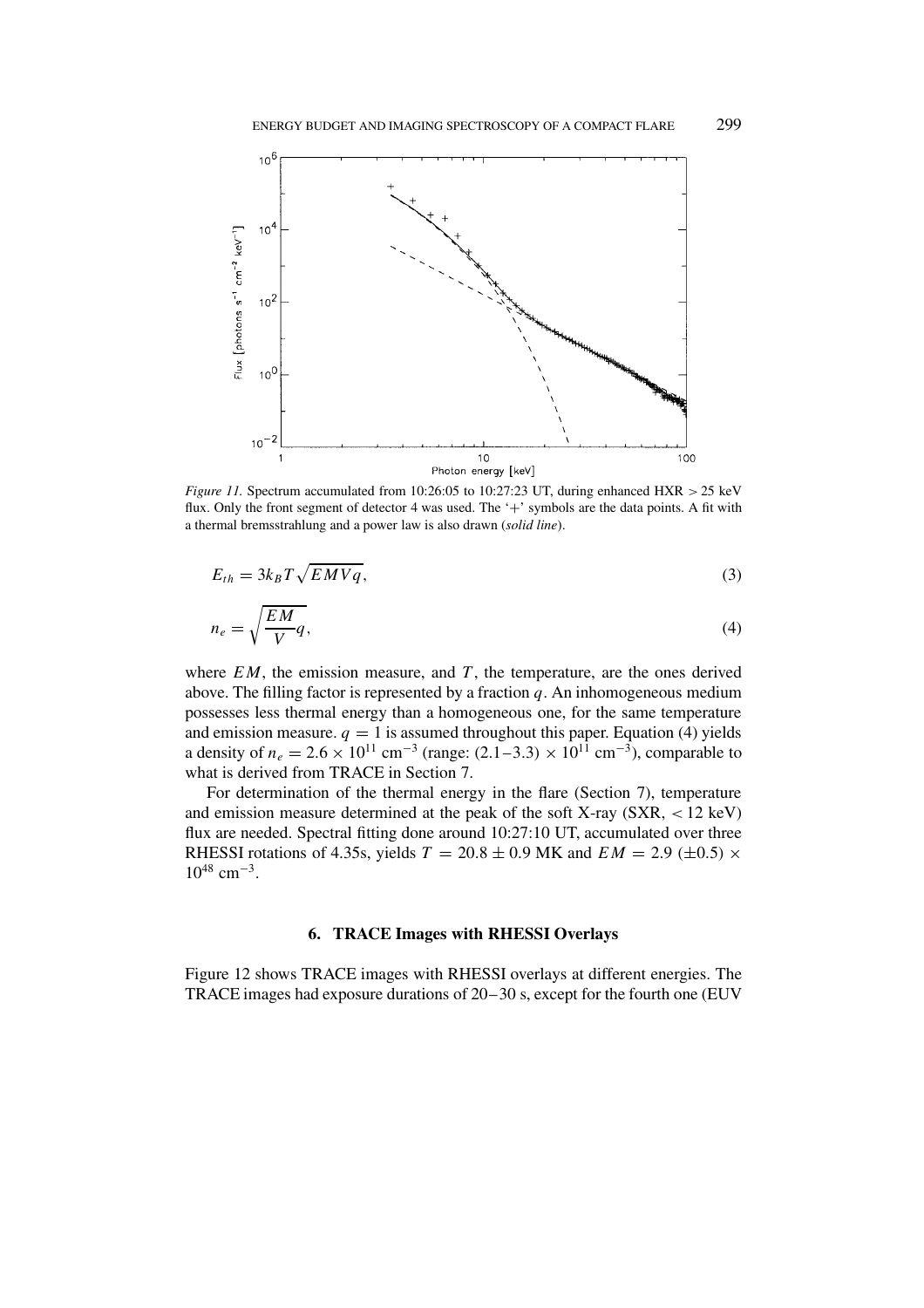peak), which had an exposure duration of 8 s. All TRACE images have been translated 10" northerly, to align with RHESSI. The EUV band pass is dominated by a spectral line of Fe XII (195 Å) having a maximum emissivity at 1.4 MK. At high temperatures (15–20 MK), an Fe XXI line (192 Å) appears and may add significant flux (the filter's response around 15–20 MK is still two orders of magnitude less than at 1.4 MK).

The RHESSI images' accumulation times (as labelled on top of each image) correspond loosely to the time difference between TRACE images (in integer multiples of the spin period of 4.35 s), and were all made using the CLEAN reconstruction algorithm, and subcollimators 3 to 8. Again, care has been taken to use the same aspect solution for all RHESSI images.

The TRACE observations clearly show an ejection occurring with the flare, starting in the second image of Figure 12. Later it develops into the shape of a bubble, which gets constricted at the bottom (best visible in Figure 12, fourth image). It does not rise beyond the TRACE field of view, but becomes turbulent (see movie available on the CD-ROM). The formation, development and constriction of the bubble is suggestive of a reconnection jet scenario speeding from the apparent X-point located at (930,−220) arc seconds from Sun center in Figure 12 (fourth image). The proposed scenario is depicted in Figure 13.

RHESSI overlays show that the HXR (12–25 and 25–50 keV) are emitted in the flare kernel (marked by B in Figure 13). At the peak flux of HXR *>* 25 keV, the peak positions of the sources  $> 25$  keV are shifted to smaller radial distances from Sun center ( $\sim 1-2$ ", best seen with Figure 3), consistent with the interpretation that, after being accelerated by a reconnection event, the mildly relativistic electrons precipitate in the lower corona by emitting thick-target HXR radiation. The electrons with the higher energies will lose their energy (mostly via Coulomb collisions) only in the deeper, denser chromosphere. The hot plasma being heated by the precipitation of electrons (*<* 25 keV overlays or images in Figures 12 and 3) was apparently in the same volume. After 10:27:20 UT, when the HXR emission above 25 keV ceases, a slow outward (NW direction) movement of the 3–12 and 12–25 keV (thermal) sources is witnessed, at a speed of about 30 km s<sup>-1</sup>.

## **7. Energy Budget**

Table II summarizes the different energies found. In this section, their derivation from the data is described.

*Kinetic energy of precipitating electrons*  $E_{\text{kin, beam}}$ : assuming that the power-law component in our spectra is related to the HXRs emitted by precipitating electrons in the lower corona (thick target), an electron distribution can be determined from the relations in Brown (1971) and Hudson (1978):

$$
\frac{\partial^2 N_e}{\partial E \partial t} = 3.28 \times 10^{33} b(\gamma) \frac{F_{50}}{50^{-\gamma}} E^{-\gamma - 1} \quad \text{[e}^{-1} \text{ s}^{-1} \text{ keV}^{-1}\text{]},\tag{5}
$$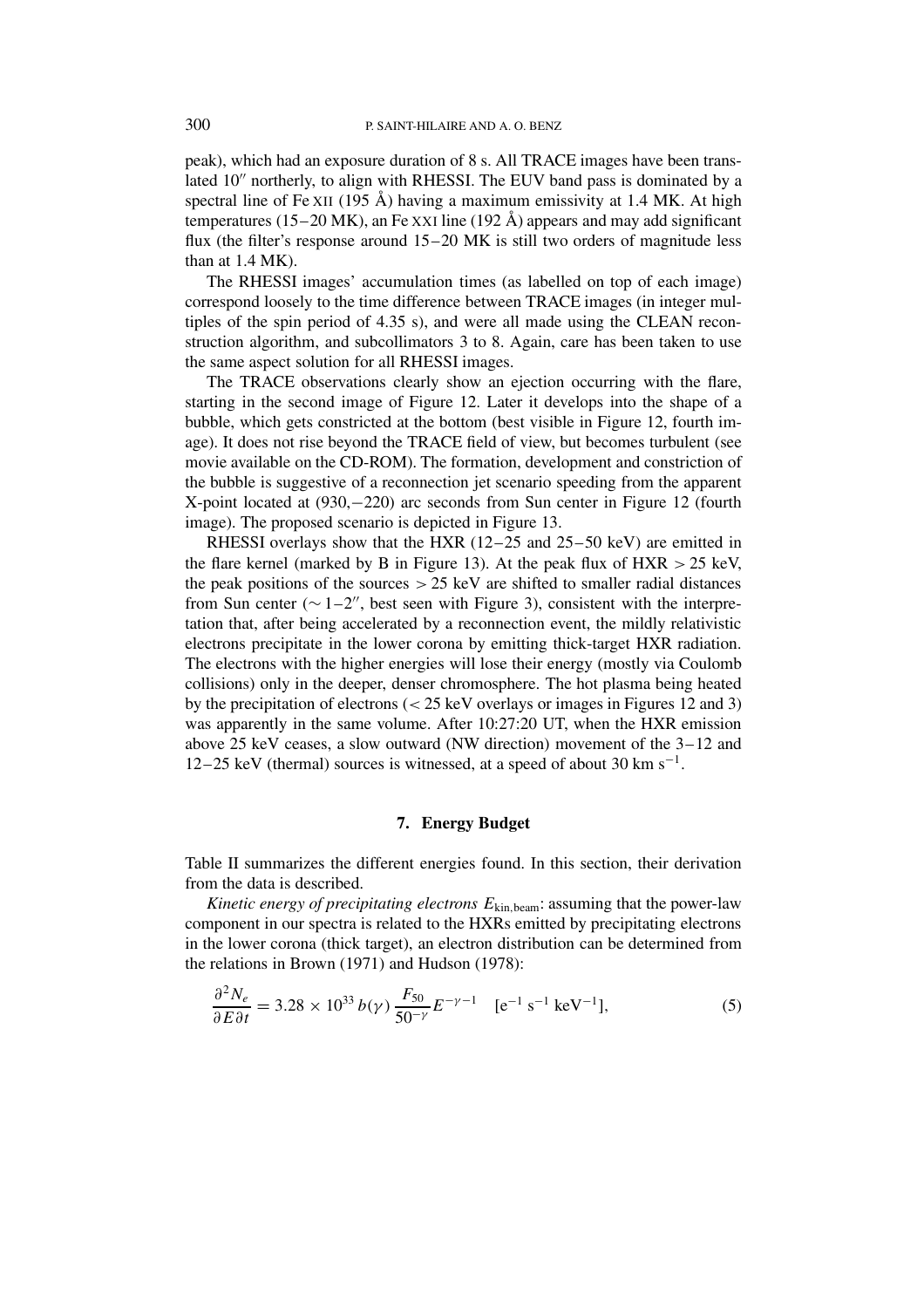

*Figure 12.* TRACE images at 195 Å with RHESSI overlays of different energy bands. The contours correspond to the 50% level. The *dotted black contour* corresponds to the 12–25 keV band and the *full black contour* to the 25–50 keV band. As shown in Figure 3, the 3–12 and 12–25 keV images differ by less than  $1''$  throughout the flare, as do the  $25-50$ ,  $50-100$ , and  $100-300$  keV images. The first image shows the region of interest before the flare. The second one was taken during the rise of the HXRs. The third one is between HXR and SXR peaks, the fourth one between SXR (3–12 keV) and EUV peak (*flash phase*). The last two were taken during the decay phase.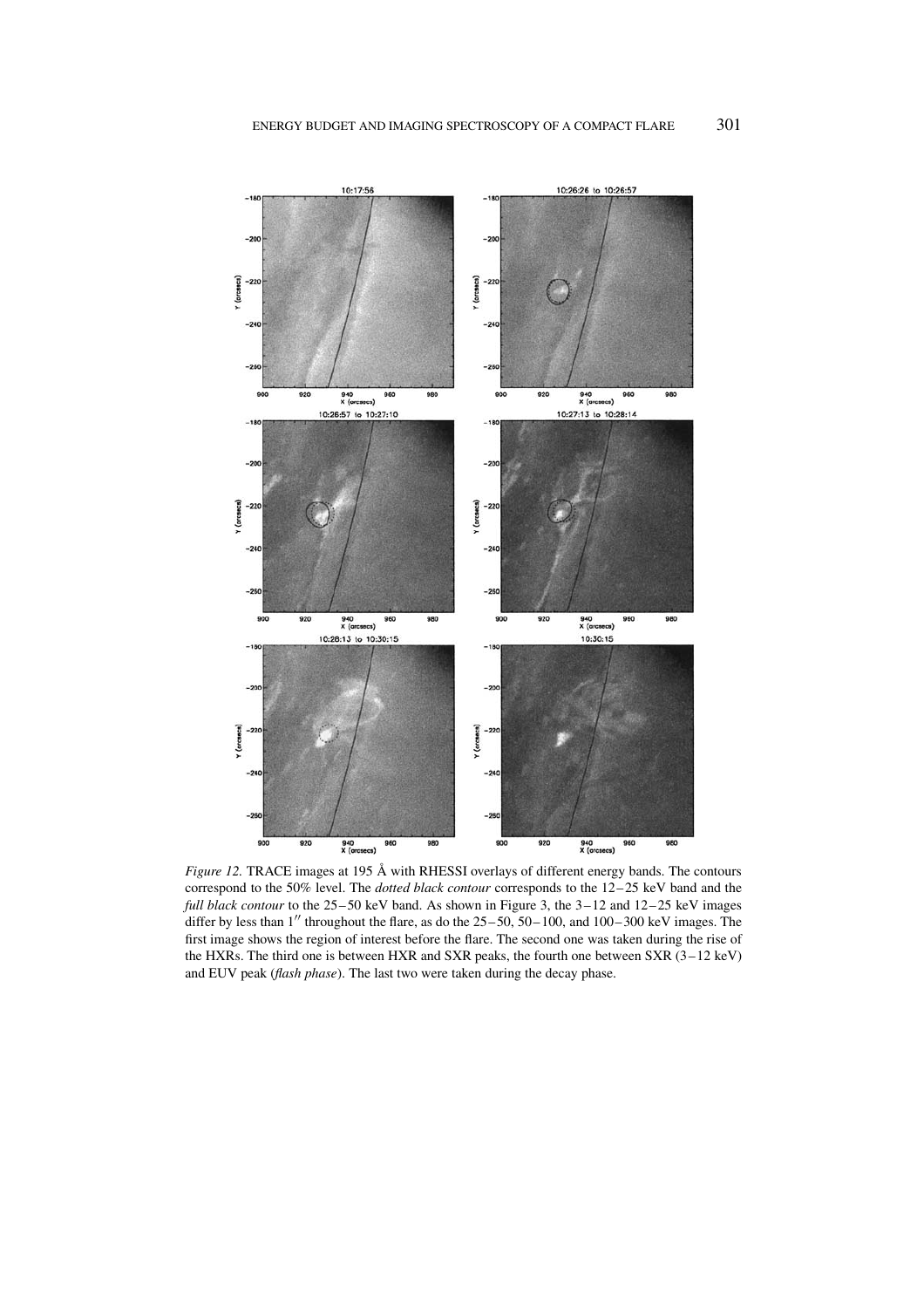

*Figure 13.* Schematic drawing of field lines and interpretation of TRACE image: (A) X-point (reconnection site), (B) flare kernel, (C) upward reconnection jet.

where  $\gamma$  is the photon spectral index,  $F_{50}$  is the photon flux (in photons s<sup>-1</sup> cm<sup>-2</sup> keV<sup>-1</sup>) at 50 keV, *E* is the electron kinetic energy in keV, and  $b(\gamma)$  is equal to 7.05 for  $\nu = 3$ .

At low electron energies, the distribution must become flatter, reducing the photon distribution below the cut-off energy. Power-law distributions with low energy cut-offs have been fitted to the spectrum (Figure 11). A cut-off above 10 keV decreases the match with observations, below 10 keV it has little influence on the fit of the photon spectrum. In the absence of effects that enhance the low-energy photon flux (such as non-uniform target ionization, Kontar, Brown, and McArthur, 2002), we conclude that the low-energy cut-off for the photon power-law spectrum is  $\leq 10$  keV. In the following, an electron power-law cut-off energy of  $10 \pm 1$  keV is assumed.

Determining the number of electrons  $\geq 10$  keV that precipitated, as well as their total kinetic energy, is simply done by integrating over time and energy (from  $10 \pm 1$  keV to  $\infty$ ). The total kinetic energy in all precipitating electrons is  $2.6 \times 10^{30}$  erg. At peak time, an average of  $1.4 \times 10^{36}$  electrons s<sup>-1</sup> precipitated, for a total of about  $1.1 \times 10^{38}$  electrons.

*Kinetic energy of ejected plasma (bulk motion)*  $E_{\text{mot}}$ : assuming isothermal plasma, each of TRACE's CCD pixel possesses an accumulated flux

$$
F = f_{195}(T)EM,
$$
\n<sup>(6)</sup>

where  $F$  is the flux ('data number', in TRACE parlance) in the pixel (CCD dark currents have been subtracted), *EM* the emission measure observed in that pixel, and  $f_{195}(T)$  a known function of the temperature T (the filter response function) (Handy *et al.*, 1999). As TRACE was observing with only one filter band (195 Å, with one aluminium filter in the FOV), temperature and emission measure cannot be determined without additional information or assumptions.  $f_{195}(T)$  peaks at  $T = 1.4$  MK. Given a certain flux in a pixel, this temperature yields a lower limit of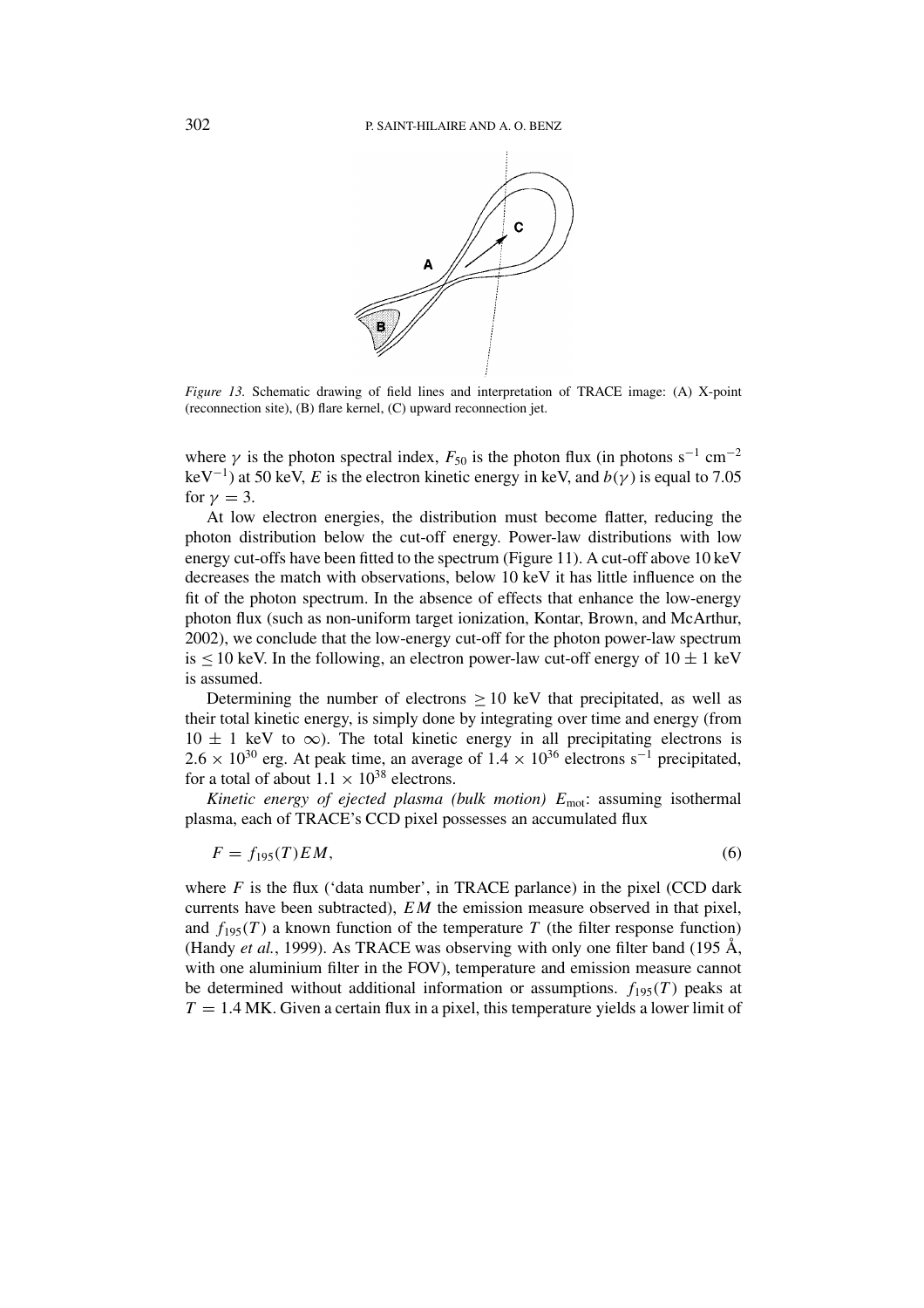the emission measure (and hence, the density). RHESSI spectral fitting (Section 5) yields an independent measurement, a temperature of 20.8 MK for the flare kernel. Assuming that the ejecta temperature is in the range 1.4–20.8 MK, lower and upper limits can be found for the emission measure, and in particular, the density.

To determine the total thermal energy and the energy of bulk motion of the ejecta, we need to know the number of particles in the ejecta. This was done for the third TRACE image in Figure 12 in the following manner. The shape of the ejecta seen here can be approximated by a truncated cone. The volume of material in a pixel is  $V = (pixel \ area) \times l$ , where *l* is the smallest dimension of the ejecta feature being examined. Combined with Equation (4), and knowing that pixel's emission measure (cf., Equation (6)), a density can be calculated. The average densities  $n_{e,\text{ejecta}}$  derived in this manner were  $5 \times 10^9$  cm<sup>-3</sup> for  $T = 1.4$  MK and  $10^{11}$  cm<sup>-3</sup> for  $T = \sim 10$  MK (the temperature where the filter response was lowest). These densities can be compared with those indicated by the observed decimetric type III bursts in the range  $1.2 \times 10^9 < n_e < 1.3 \times 10^{10}$  cm<sup>-3</sup> (assuming emission at the second harmonic).

The volume of all the ejected material was estimated to be  $V_{\text{ejecta}} = (1.1 \pm 1.1)$  $(0.2) \times 10^{27}$  cm<sup>3</sup>. Hence,  $(n_e)$ <sub>e,ejecta</sub> $V$ <sub>ejecta</sub>) yields  $4.5 \times 10^{36}$  to  $1.3 \times 10^{38}$  electrons. In the flaring kernel, TRACE finds a density of  $n_{e,\text{kernel}} \approx 3.5 \, (\pm 0.1) \times 10^{11} \, \text{cm}^{-3}$ , for temperatures in the range 15–20 MK.

As a self-consistency check, the emission measure of the brightest EUV region outside the flare kernel (the X-point in Figure 13, fourth image in Figure 12) was determined (assuming an upper limit temperature of 20.8 MK). The result of 1*.*8×  $10^{47}$  cm<sup>-3</sup> is below the  $EM_{\text{kernel}} = 2.2 \times 10^{48}$  cm<sup>-3</sup> determined from the RHESSI spectrum for the flare kernel. As RHESSI's dynamic range is currently about 10, this means that this region would have been indeed invisible to imaging, even if it were as hot as the flare kernel.

The bulk motion of the ejecta during the impulsive phase of the flare was determined by TRACE difference images (Figure 12, two and three), and was found to be  $v = 290 \pm 70$  km s<sup>-1</sup>. It is used to compute the energy of motion of the ejecta,  $E_{\text{mot}} \approx 0.5 m_p(n_e, e^{i \cot \theta})v^2$ , where  $m_p$  is the proton mass. This yields a result between  $2.0 \times 10^{27}$  erg and  $1.3 \times 10^{29}$  erg.

*Thermal energy of flaring kernel Eth,*kernel: using the RHESSI-derived values from Section 5 and Equation (3), a value of  $8.7 \times 10^{28}$  erg is derived. The possible range of values is  $(6.0-12) \times 10^{28}$  erg.

*Thermal energy of ejected plasma*  $E_{th,ejecta}$ : we again use  $3k_B T n_e V$ , where T is assumed to be between 1.4 and 20.8 MK, and  $n_e$  and *V* now relate to the ejecta. This yields:  $E_{\text{th.eiecta}} = 2.6 \times 10^{27}$  to  $1.1 \times 10^{30}$  erg.

*Radiated energy from the flaring kernel E*rad*,*kernel: assuming a temperature of 19.7 MK, using  $EM_{\text{kernel}} = 2.2 \times 10^{48} \text{ cm}^{-3}$ , and integrated between 10:26:05 to 10:27:23 UT, an amount of  $3.5(\pm 1.7) \times 10^{27}$  erg has been radiated as the plasma cooled down.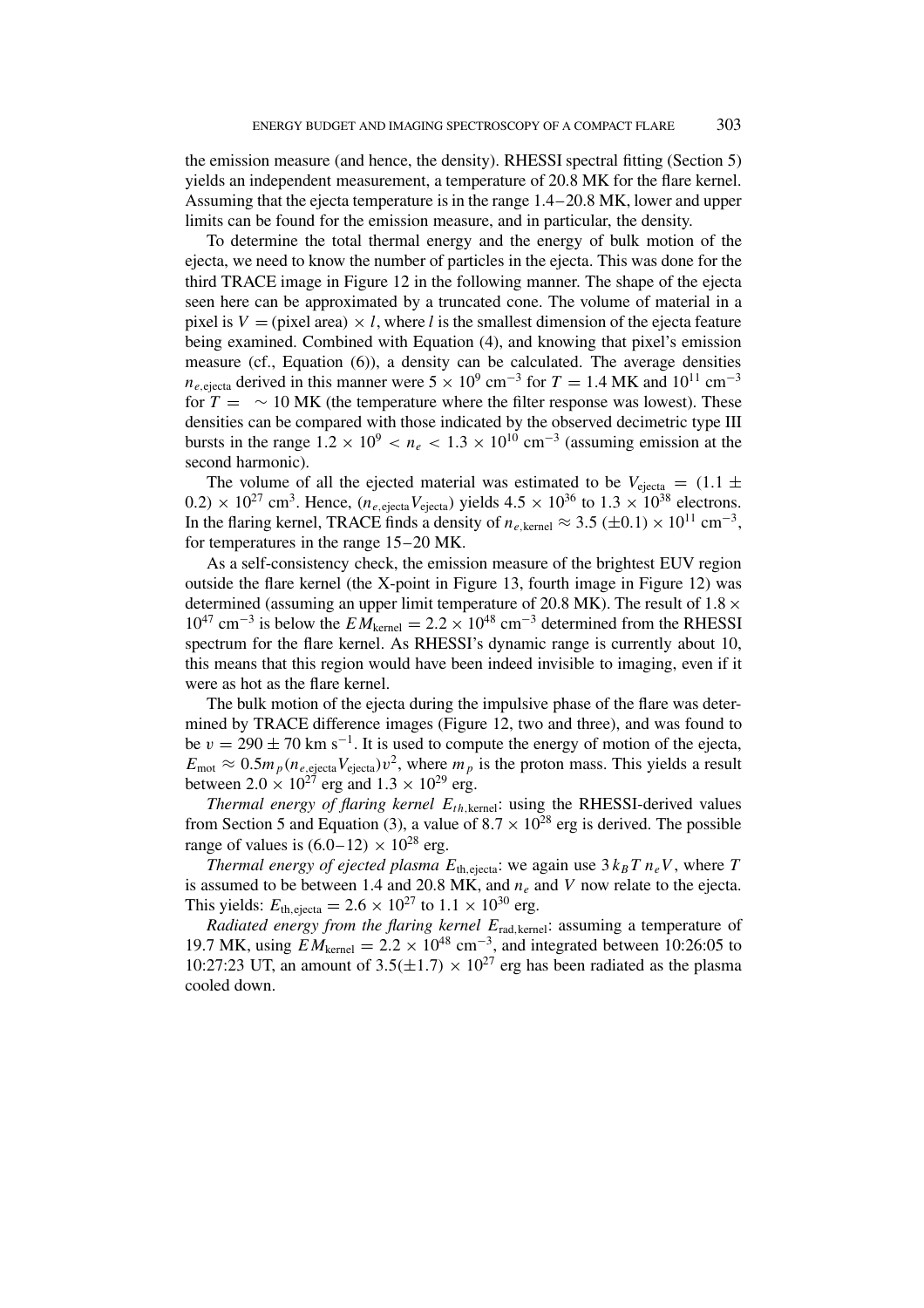| ВI<br>г<br>L. |
|---------------|
|---------------|

Energy budget of the flare on 20 February 2002 during the impulsive phase (from about 10:26:10 to 10:27:10 UT).

| Type                                                                                                   | Best estimate                                                                                    | Range                                                                                                                                                                                                         |
|--------------------------------------------------------------------------------------------------------|--------------------------------------------------------------------------------------------------|---------------------------------------------------------------------------------------------------------------------------------------------------------------------------------------------------------------|
| $E_{\text{kin,beam}}$<br>$E_{th, \text{kernel}}$<br>$E_{th, \text{ejecta}}$<br>$E_{\text{mot,ejecta}}$ | $2.6 \times 10^{30}$ erg<br>$8.7 \times 10^{28}$ erg<br>$\sim 10^{30}$ erg<br>$\sim 10^{29}$ erg | $(1.8 \text{ to } 3.4) \times 10^{30} \text{ erg}$<br>$(6.0 \text{ to } 12) \times 10^{28} \text{ erg}$<br>$2.6 \times 10^{26}$ to $1.1 \times 10^{30}$ erg<br>$2 \times 10^{27}$ to $1.3 \times 10^{29}$ erg |
| $E_{\text{rad,kernel}}$<br>$E_{\rm HXR}$                                                               | $3.5 \times 10^{27}$ erg                                                                         | $\pm 1.7 \times 10^{27}$ erg<br>$3.2 \times 10^{23}$ erg $\pm 1.1 \times 10^{23}$ erg                                                                                                                         |

*Total radiated HXR from precipitating electrons*  $E_{HXR}$ : integrating the powerlaw in Section 5 between 10:26:05 to 10:27:23 UT yields a total of 3.2  $(\pm 1.1) \times$  $10^{23}$  erg.

#### **8. Conclusions**

The thermal energy content of the hot flare plasma (flare kernel) is considerably less than the energy in the non-thermal electron beam (Table II). This is consistent with the standard flare scenario where the energy is first released into non-thermal particles and then converted into thermal energy. As some of the target may not be heated to high enough temperatures to radiate X-rays, the energy input by the particle beam can exceed the output visible in soft X-rays. The ratio of beam energy over thermal energy in the kernel is  $\sim$  30, much larger than 1, and consistent with results from de Jager *et al.* (1989), taking into account the fact that they only considered electrons above 25 keV. A major uncertainty of the energy budget is the source volume, from which several parameters are derived, such as density, mass and energy. The low-energy cut-off of the non-thermal electron spectrum is the major inaccuracy of the beam energy.

The size of the source was stable in energy and time. The flare kernel contained initially both the thermal and non-thermal electrons. Later, after the HXR emission above 25 keV ended, the thermal source drifted slowly ( $\sim$  30 km s<sup>-1</sup>) outwards.

If interpreted by reconnection at point A (Figure 13), the conclusion is that the geometry of energy release and partition was asymmetrical. In the downward jet, not observed by TRACE, the energy was largely transferred to accelerate electrons. The proposed scenario also suggests that the accelerated electrons mostly moved downward from the reconnection site or were accelerated only in the downward reconnection jet. If the observed ejecta is interpreted as the other reconnection jet,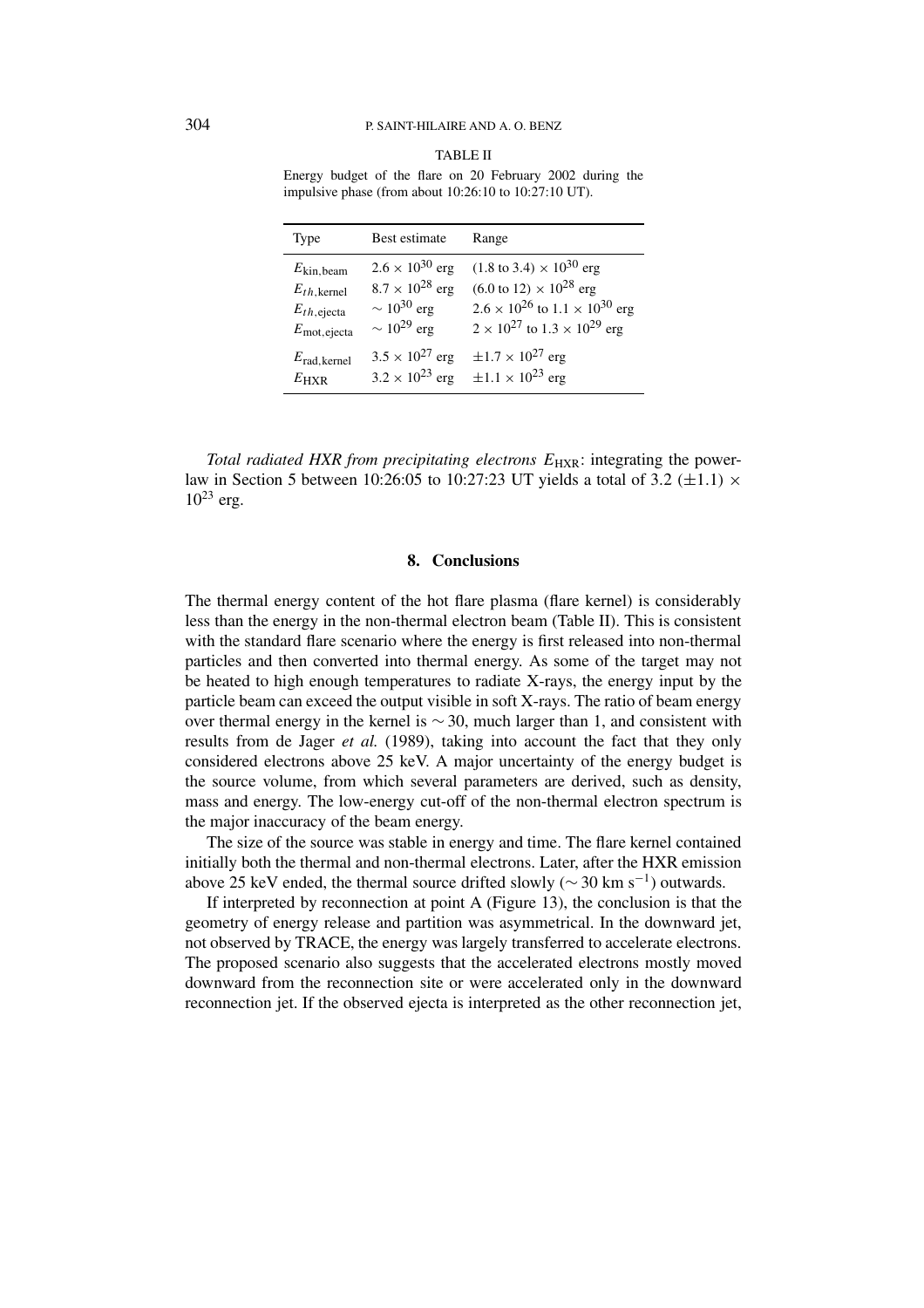this upward jet involved less energy, which showed up mostly as heat. However, the energy estimate of the latter is less accurate.

RHESSI imaging with improved dynamic range may be able to search for the thin-target emission of energetic electrons in the ejecta. Nevertheless, the absence of appreciable decimetric radio emission corroborates the conclusion that acceleration took place mostly below point A and in the downward direction.

The now available high-resolution RHESSI and TRACE observations allow a more quantitative investigation of flare energies. The study of a compact flare yields a detailed scenario (that may not apply to all flares). Based on the above interpretations, we conclude that energy partition is not symmetric about the Xpoint of reconnection. Most of the initial energy first appears as energetic electrons in the lower, stationary part, and less than half is manifest in thermal energy and even less in bulk motion of the upper part.

More flares need to be analyzed to study the influence of the magnetic field geometry and density on energy partition.

#### **Acknowledgements**

We thank the RHESSI software team for continuous encouragements and support, in particular Gordon Hurford, André Csillaghy, Jim McTiernan, and Richard Schwartz for related help or explanations. Special thanks to Brian Dennis and Ed Schmahl for comments on this paper. The RHESSI work at ETH Zürich is supported by the Swiss National Science Foundation (grant no. 20-67995.02) and ETH (grant TH-W1/99-2).

#### **References**

Brown, J. C.: 1971, *Solar Phys.* **18**, 489.

Brown, J. C.: 1974, in G. Newkirk, Jr. (ed.), *Coronal Disturbances*, *IAU Symp.* **57**, 395.

- de Jager, C., Bruner, M. E., Crannell, C. J., Dennis, B. R., Lemen, J. R. and Martin, S. F.: 1989, in M. R. Kundu, B. Woodgate, and E. Schmahl (eds.), *Energetic Phenomena on the Sun*, Kluwer Academic Publishers, Dordrecht, Holland, p. 396.
- Handy, B. *et al.*: 1999, *Solar Phys.* **187**, 229.
- Hudson, H. S. *et al.*: 1978, *Solar Phys.* **60**, 137.

Hurford, G. J. *et al.*: 2002, *Solar Phys.*, this volume.

Innes, D. E., Inhester, B., Axford, W. I., and Wilhelm, K.: 1997, *Nature* **386**, 811.

Kontar, E. J., Brown, J. C., and McArthur, G. K.: 2002, *Solar Phys.*, this volume.

Lin, R. P. and Schwartz, R. A.: 1987, *Astrophys. J.* **312**, 462.

Lin, R. P. *et al.*: 2002, *Solar Phys.*, this volume.

Messmer, P., Benz, A. O., and Monstein, C.: 1999, *Solar Phys.* **187**, 335.

Miller, J. A. *et al.*: 1997, *J. Geophys. Res.* **102**, 14631.

Neupert, W. M.: 1968, *Astrophys. J.* **153**, L59.

Pohjolainen, S. *et al.*: 2001, *Astrophys. J.* **556**, 421.